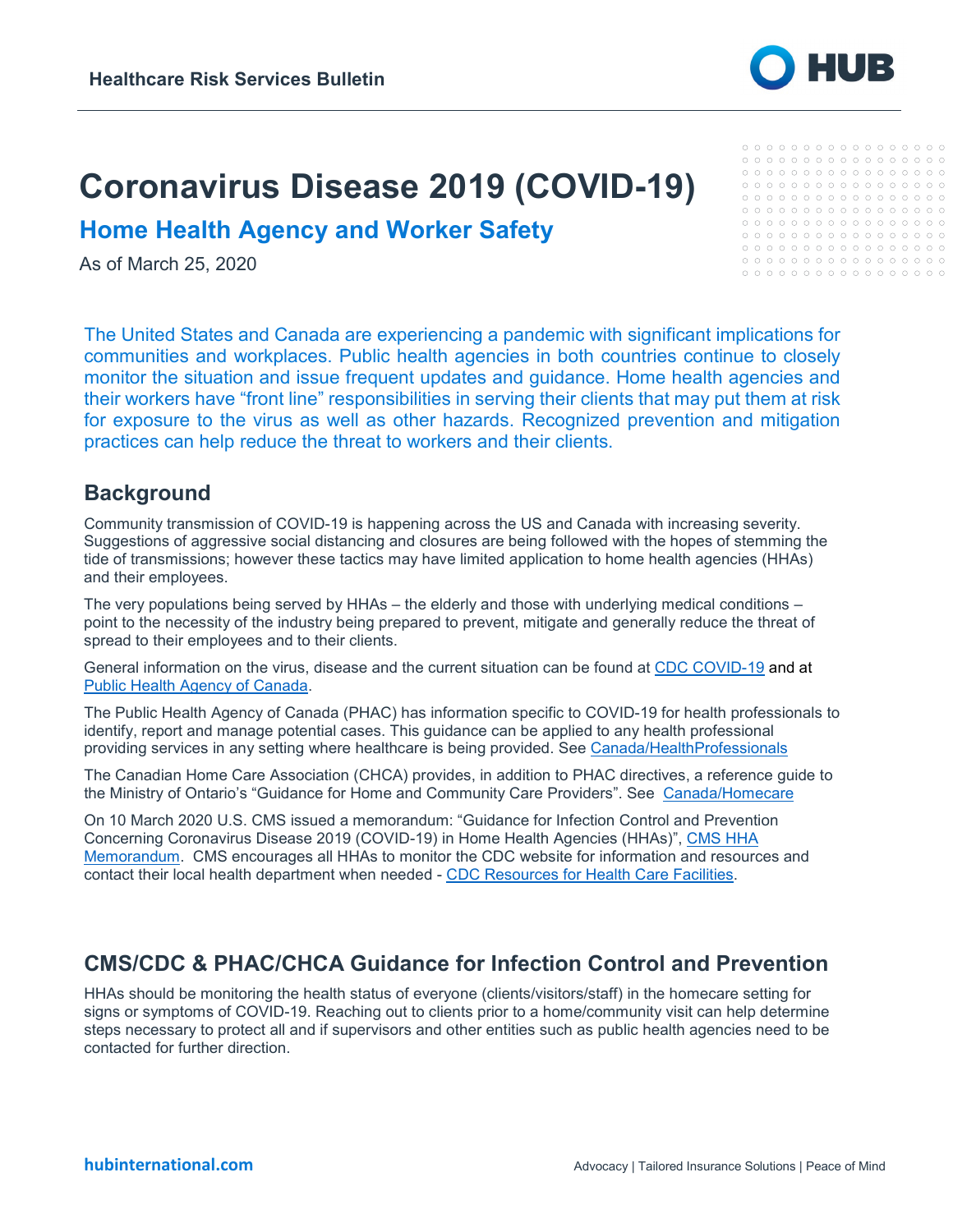#### **Monitoring HHAs Employees**

Health care providers (HCP) who have signs and symptoms of a respiratory infection should not report to work. Any staff that develop signs and symptoms of a respiratory infection while on-the-job, should:

- Immediately stop work, put on a facemask, and self-isolate at home;
- Make sure the client is safe, leave the clients location,
- Inform the HHA clinical manager of information on individuals, equipment, and locations the person came in contact with; and
- Contact & follow local health department recommendations for next steps (e.g., testing & treatment).

Refer to the CDC guidance for exposures that might warrant restricting asymptomatic healthcare personnel from reporting to work at: [Assessment,](https://www.cdc.gov/coronavirus/2019-ncov/hcp/guidance-risk-assesment-hcp.html) or the Government of Canada self-assessment link - [Canada/Self-](https://ca.thrive.health/covid19/en)[Assessment](https://ca.thrive.health/covid19/en)

#### **Admitting and Treating Clients with Known or Suspected COVID-19**

While many may be known to the Agency, HHAs need to identify those clients at risk for having COVID-19 infection before or immediately upon arrival to the home. They must ask the following:

- Any travel within the last 14 days? [Travel-High Risk Countries](https://www.cdc.gov/coronavirus/2019-ncov/travelers/after-travel-precautions.html)
- Any contact in the last 14 days with someone who is under investigation for COVID-19 or is ill with respiratory symptoms such as cough, fever, sore throat?
- Any signs or symptoms of a respiratory infection of the client?
- Is the client residing in a community where community-based spread of COVID-19 is occurring?

If any of the above questions are answered YES, the HHA should place a facemask over the client's nose and mouth – if not already in place and inform the HHA clinical manager about those questions that were answered YES.

HCP should always follow routine precautions for contact and droplet protection to include good hand hygiene, and appropriate PPE as available.

**NOTE**: Per CMS, HHAs must provide those services and equipment as personalized in the clients plan of care. HHA's are normally required to provide those supplies (hand sanitizers, masks, gowns, gloves, etc.,for clients) however, due to possible shortages/unavailability, State and Federal surveyors should not cite agencies should they "prove" that they have attempted to mitigat any resource shortages and show that they have taken all appropriate steps to obtain the supplies as expeditiously as practicable.

#### **Clients with Known/Suspected COVID-19 Infection and Hospitalization**

Clients may not require hospitalization and can be managed at home if they are able to comply with monitoring requests. For more information see CDC - [Home Care Guidance](https://www.cdc.gov/coronavirus/2019-ncov/hcp/guidance-home-care.html) or PHAC - [Clinical Management](https://www.who.int/publications-detail/clinical-management-of-severe-acute-respiratory-infection-when-novel-coronavirus-(ncov)-infection-is-suspected)

#### **Considerations for Determining if Cients Confirmed with COVID-19 are Safe at Home**

Although COVID-19 clients with mild symptoms may be managed at home, the decision to do so is based upon compliance with isolation recommendations, as well the risk of secondary transmission to household members with immunocompromising conditions – see CDC - [Home Care Guidance](https://www.cdc.gov/coronavirus/2019-ncov/hcp/guidance-home-care.html) or PHAC - [Clinical](https://www.who.int/publications-detail/clinical-management-of-severe-acute-respiratory-infection-when-novel-coronavirus-(ncov)-infection-is-suspected)  **[Management](https://www.who.int/publications-detail/clinical-management-of-severe-acute-respiratory-infection-when-novel-coronavirus-(ncov)-infection-is-suspected)** 

#### **Considering for Hospital Transfers**

Initial symptoms may be mild and not require transfer to a hospital as long as the client individual with support of the HHA can follow the infection recommendations of the CDC at [Recommendations](https://www.cdc.gov/coronavirus/2019-ncov/infection-control/control-recommendations.html)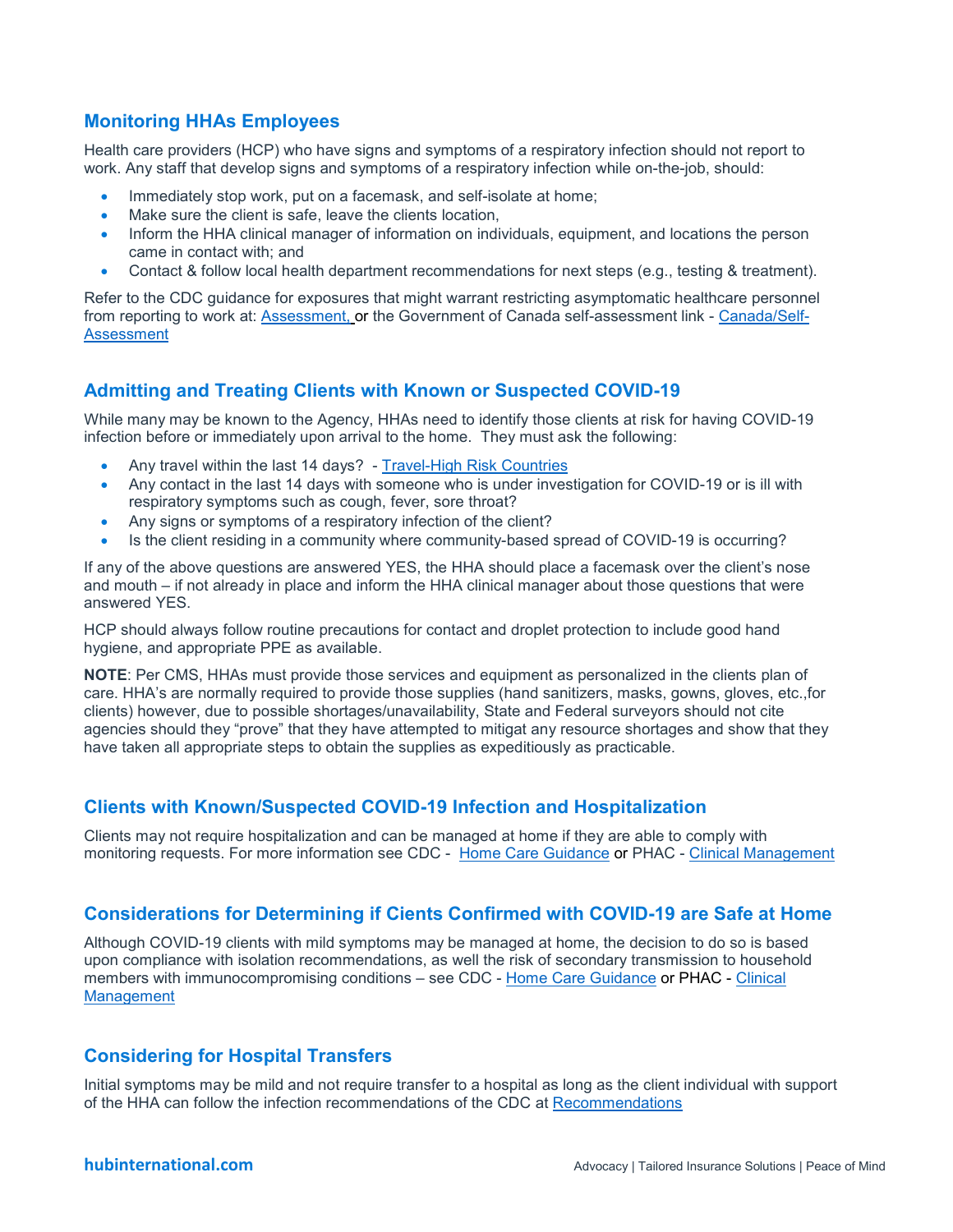As some clients develop more severe symptoms that might require hospitalization, emergency medical services and the transferring hospital need to be alerted to the client's condition and a face mask placed on the client prior to transfer. The client should be isolated prior to the transfer in a room with a closed door.

#### **Implications of Medicare Discharge Planning Regulations for Persons with COVID-19**

CMS discharge planning regulations from 11.2019 require that HHA assess the client's needs for post-HHA services and the availability of such services. Upon discharge, all medical information must be provided to any other service provider and need be communicated prior to the discharge to this service provider as well as to transport personnel.

#### **Recommended Infection Prevention & Control Practices When Evaluating & Caring for Clients & Family with Known or Suspect COVID-19**

CDC requires persons to stay home except to obtain medical care (calling 1st to confirm appointments), separate from others and pets in the home as practicable, and to wear a face mask in the presence of others.

For those in the home, the CDC advises covering coughs and sneezes followed by hand washing or the use of an alcohol-based hand rub (minimum 65% alcohol), not sharing personal items, cleaning all "high-touch" surfaces daily and monitoring for symptoms. HHAs should share these considerations with families.. See CDC - [Preventing Spread](https://www.cdc.gov/coronavirus/2019-ncov/hcp/guidance-prevent-spread.html) and [Community/Home.](https://www.cdc.gov/coronavirus/2019-ncov/community/home/index.html)

More detailed recommendations are available on the CDC website: [Infection Control](https://www.cdc.gov/coronavirus/2019-ncov/infection-control/control-recommendations.html)

#### **Considerations for Persons Requiring Therapeutic Interventions**

Clients with known/suspected COVID-19 should continue to receive the intervention appropriate for their clinical condition. Also:

- HCP must wear all recommended PPE,
- the number of HCP present should be limited to essential personnel, and
- Any supplies brought into/used/removed from the home must be cleaned and disinfected in accordance with appropriate guidelines?

#### **Personal Protective Equipment Home Care Workers Should Use When Visiting with Clients Suspected of COVID-19 Exposure or Confirmed Exposure**

When caring for clients with symptoms or if COVID-19 is presumed, HHAs should refer to the CDC's "Interim Guidance for Public Health Personnel Evaluating Persons Under Investigation (PUIs) and Asymptomatic Close Contacts of Confirmed Cases at Their Home or Non-Home Residential Settings" see [Evaluating PUI](https://www.cdc.gov/coronavirus/2019-ncov/php/guidance-evaluating-pui.html)

- Hand hygiene must be performed both before and after removing PPE
- PPE respirator/face mask and eye protection must be put on prior to entering the home
- Once in the home, the gloves and gowns may be put on
- Clients within the home must be notified that the HHA is entering the home and must either move to a room by themselves or stay 6' away from the HHA in the same room
- $\bullet$  HHA will request for a separate trash container to be left outside the home for the disposal of PPE PPE may not be taken into the personal vehicle/belongings of the HHA. All PPE removed must be placed into this outside trash container.
- HHA must remove gloves and gowns outside of the home and perform hand hygiene with the alcoholbased hand sanitizer.
- After the use of the hand sanitizer, the HHA may remove the respirator and eye protection and use the hand sanitizer again.